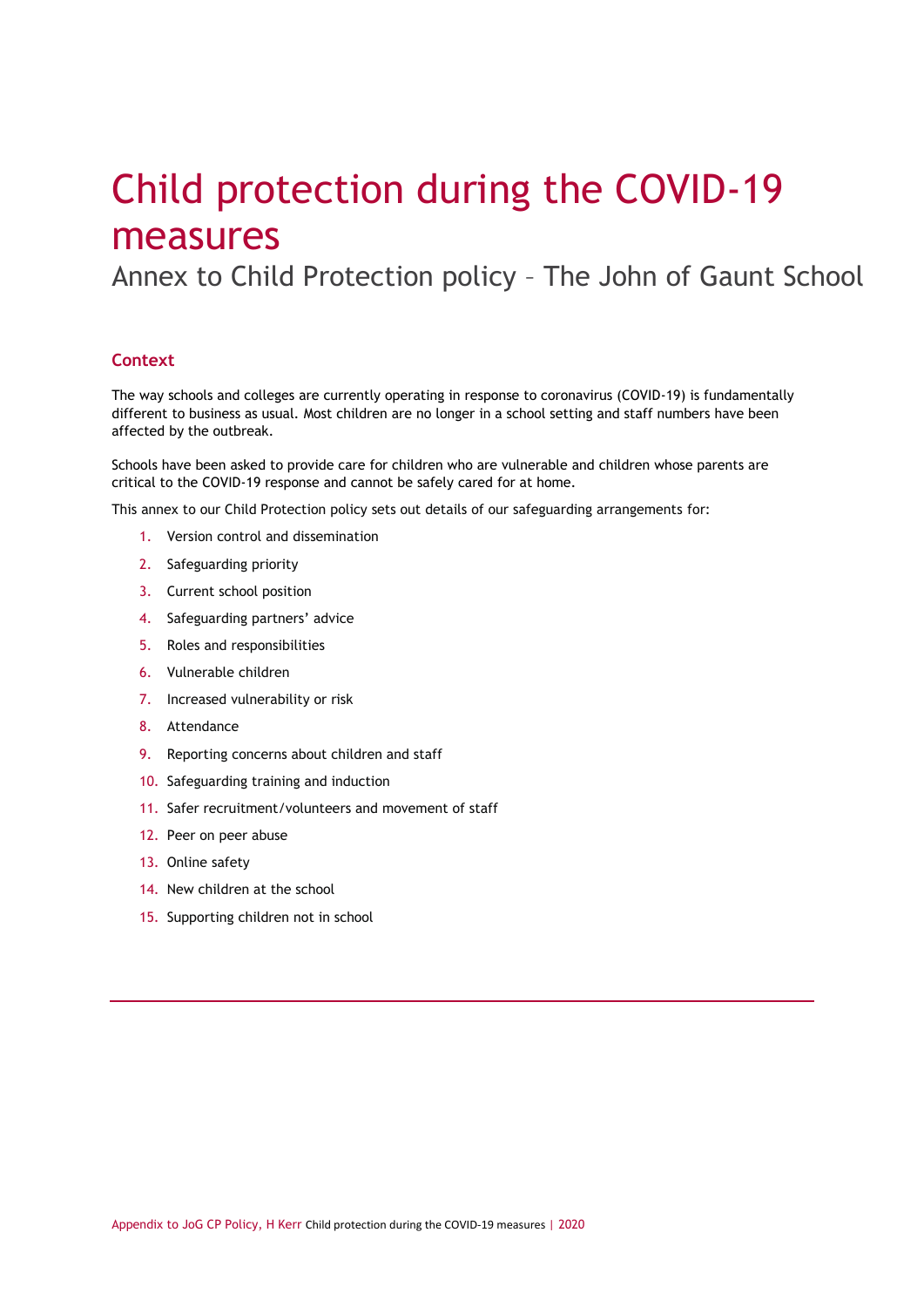# **Version control and dissemination**

This is version 1.0 of this annex. It will be reviewed by our designated safeguarding lead (DSL) or a deputy DSL on a weekly basis as circumstances continue to evolve or following updated Department for Education advice or guidance. It is available on the school website here https://johnofgauntschool.org and is made available to staff by email

We will ensure that on any given day all staff and volunteers in attendance will be aware of who the DSL and deputy DSLs are and how staff and volunteers can to speak to them.

## **Safeguarding priority**

During these challenging times the safeguarding of all children at our school – whether they are currently at home or in attendance – continues to be our priority. The following fundamental safeguarding principles remain the same:

- the best interests of children continue to come first
- if anyone in our school has a safeguarding concern, they will act immediately
- a designated safeguarding lead (DSL) (Helen Kerr) or deputy DSL (Sarah Hill) will always be available
- no unsuitable people will be allowed to gain access to children
- children should continue to be protected when they are online.

## **Current school position**

*At present the John of Gaunt School is open to students who are classed as vulnerable, have an EHCP or are the children of critical key workers and who cannot be safely cared for at home. Staff are allocated to school-based working on a rota which is published and reviewed regularly. Staff who are shielding or unwell are not included on the rota.* 

*A member of the senior leadership team is on site during the school day and is able to contact the DSL / Deputy DSL if required.* 

All staff and volunteers attending on site from outside our school will complete an induction to ensure they are aware of safeguarding risks and know how to act if they have concerns.

## **Safeguarding partners' advice**

We continue to work closely with our safeguarding partners, and we will ensure this annex is consistent with their advice. This will include expectations for supporting children with education, health and care (EHC) plans, the local authority designated officer and children's social care, reporting mechanisms, referral thresholds and children in need. The current advice is below.

*A risk assessment for students with EHCP has been completed by the school SENCO. Social care have advised we contact students who are classed as vulnerable (students with a social worker, an EHCP and are LAC) at least twice a week, we are currently in contact with these students at least three times a week through the work of the Student Development team. These contacts are logged and where safeguarding concerns are raised these are followed up with the appropriate agencies through the agreed systems. In addition, all communication with students who are LAC have the communication with them logged electronically on the e-Pep form.*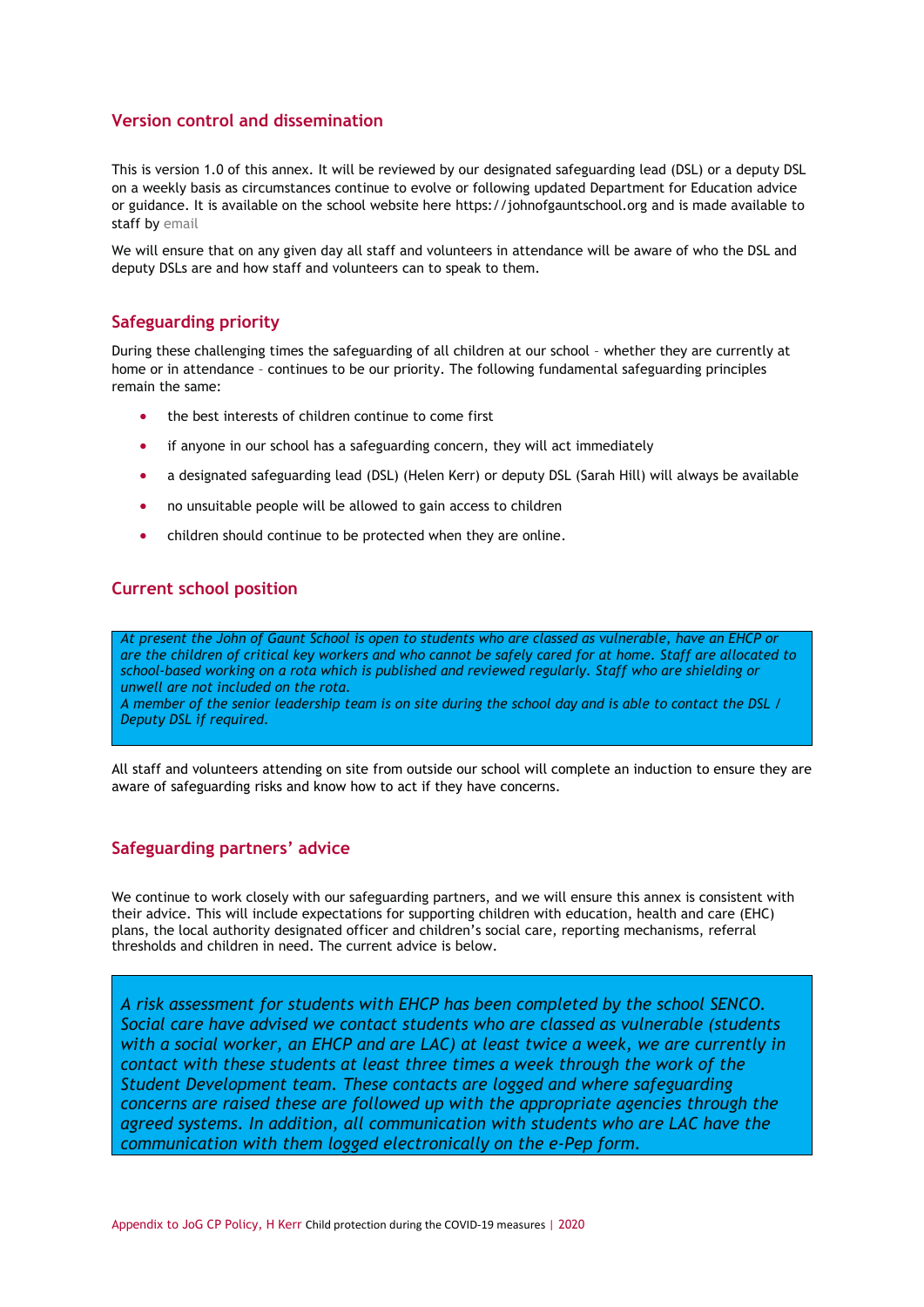*In addition students who are working with the Students Development Team and who are classed as vulnerable but do not meet these criteria are also being contacted three times a week. All contact is logged.* 

## **Roles and responsibilities**

The roles and responsibilities for safeguarding in our school remain in line with our Child Protection Policy.

If possible, our DSL and at least one deputy DSL will be available on site during the school day. Where this is not possible, we will:

- have a trained DSL or deputy DSL available by phone and/or online video; or
- ensure we have access to a trained DSL or deputy DSL from another school or college by phone and/or online video.

Where our DSL or a deputy DSL cannot be on site, then in addition to one of the above options we will also ensure a senior leader from the school takes responsibility for co-ordinating safeguarding on site.

#### **The designated safeguarding lead (DSL) for child protection is** Helen Kerr

Contact details: email[: hkerr@jogschool.org](mailto:hkerr@jogschool.org) tel: 01225 762637 Ext 203

#### **The deputy designated lead(s) is Sarah Hill**

Contact details: email[: sjhill@jogschool.org](mailto:sjhill@jogschool.org) tel: 01225 762637 Ext 255

# **Vulnerable children**

Vulnerable children include those who have a social worker and those children and young people up to the age of 25 with education or health care (EHC) plans.

Those who have a social worker include children who have a child protection plan and those who are looked after by the local authority. A child may also be deemed to be vulnerable if they have been assessed as being in need or otherwise meet the definition in section 17 of the Children Act 1989.

There is an expectation that vulnerable children who have a social worker will attend school, so long as they do not have underlying health conditions that put them at risk. Where a parent does not want their child to attend school, and their child is considered vulnerable, we will discuss this with the social worker and explore the reasons for this directly with the parent.

Those with an EHC plan will be risk-assessed in consultation with the local authority and parents to decide whether they need to continue to be offered a school place in order to meet their needs, or whether they can safely have their needs met at home. This could include, if necessary, carers, therapists or clinicians visiting the home to provide any essential services. Many children and young people with EHC plans can safely remain at home.

We will encourage our vulnerable children and young people to attend or engage with school, including remotely if needed.

Senior leaders in our school, especially the DSL (and deputies) know who our most vulnerable children are, and they have the flexibility to offer a place to those on the edge of receiving children's social care support.

We will continue to work with children's social workers and the local authority virtual school head (VSH) for looked-after and previously looked-after children.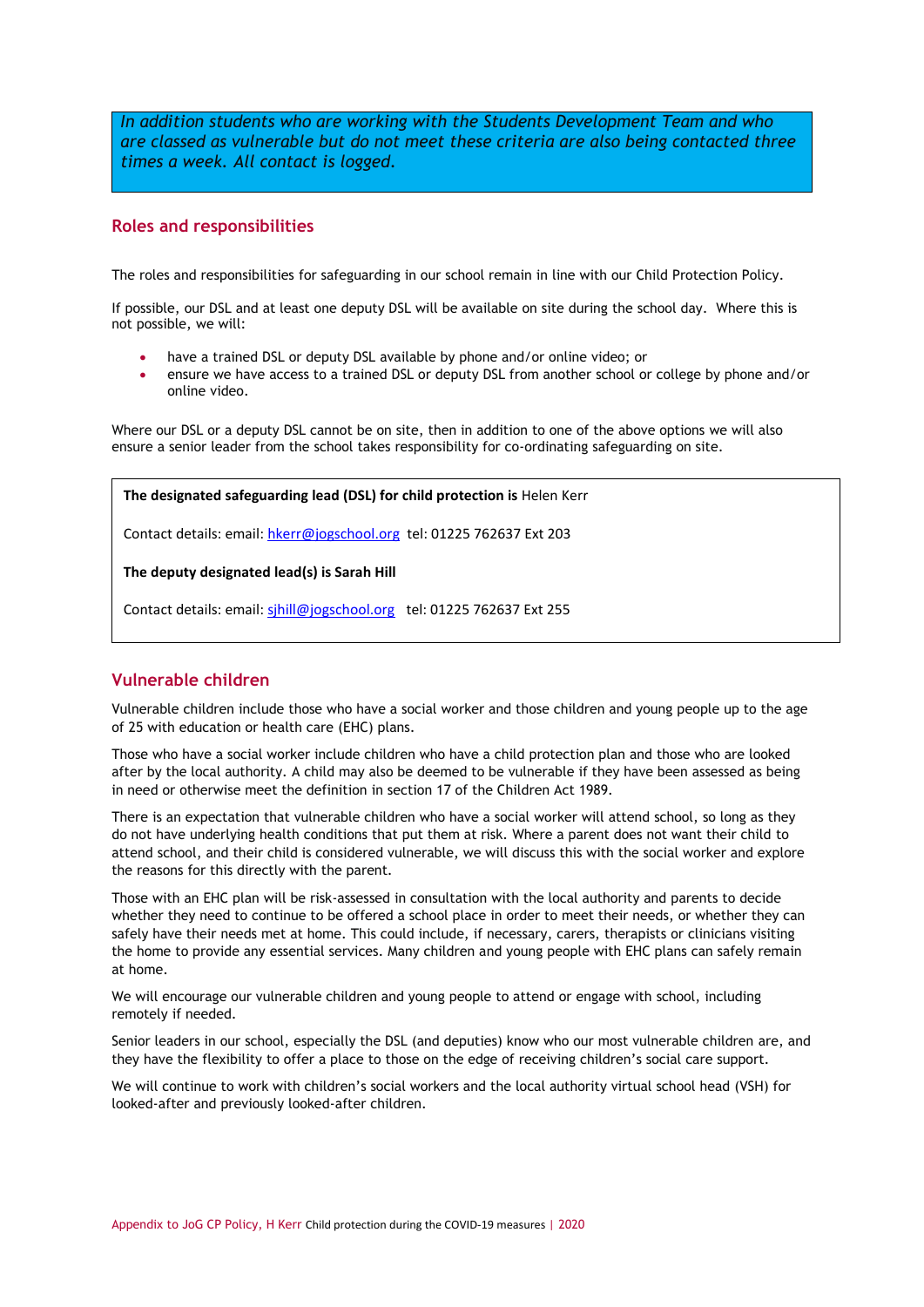#### **Increased vulnerability or risk**

Negative experiences and distressing life events, such as the current circumstances, can affect the mental health of pupils and their parents. Staff will be aware of this in setting expectations of pupils' work where they are at home. Where we are providing for children of critical workers and vulnerable children on site, we will ensure appropriate support is in place for them.

Our staff and volunteers will be aware of the mental health of [children](https://safeguarding.network/safeguarding-resources/specific-risks-children-additional-needs/mental-health/) and their [parents and carers](https://safeguarding.network/safeguarding-resources/parental-issues/parental-mental-ill-health/) and will contact the DSL or a deputy if they have any concerns.

#### **Attendance**

Where a child is expected but does not arrive at school, we will follow our attendance procedure and attempt to contact the family. If contact cannot be made, the DSL or a deputy DSL will be informed.

The DSL or a deputy will attempt to contact the parents through various methods, such as telephone, email or by contact with a relative in the first instance. If contact cannot be made or if the DSL or a deputy DSL deems it necessary, we will inform an appropriate agency to consider the next steps which may involve a home visit by the agency staff.

Where a vulnerable child does not take up their place, we will notify the local authority through the daily attendance reporting.

## **Reporting concerns about children or staff**

The importance of all staff and volunteers acting immediately on any safeguarding concerns remains. Staff and volunteers will continue to follow our Child Protection procedures which are available on our school website under policies and advise the DSL of any concerns they have about any child, including those who are not attending school.

The varied arrangements in place as a result of the COVID-19 measures do not reduce the risks that children may face from staff or volunteers. As such, it remains extremely important that any allegations of abuse made against staff or volunteers attending our school are dealt with thoroughly and efficiently and in accordance with our Allegations Against Staff Policy, which is available in the staff share file on the x-drive.

## **Staff training and induction**

For the duration of the COVID-19 measures, our DSL and deputy DSLSs are unlikely to receive their refresher training. In line with government guidance, our trained DSLs and deputy DSLs will be classed as trained even if they cannot receive this training.

All current school staff have received safeguarding training and have read Part One and Annex A of Keeping Children Safe in Education. When new staff are recruited or volunteers join us, they will receive a safeguarding induction in accordance with our Child Protection Policy.

If staff from another setting attend the school site then, in line with government guidance, we will not undertake any additional safeguarding checks if the setting providing those staff confirm that:

- the individual has been subject to an enhanced DBS and children's barred list check and, that in the opinion of that setting, nothing resulted from those checks that provided any caused for concern
- there are no safeguarding investigations into the conduct of that individual
- the individual remains suitable to work with children.

### **Safer recruitment/volunteers and movement of staff**

It remains essential that people who are unsuitable are not allowed to enter the children's workforce or gain access to children.

When recruiting new staff, we will continue to follow our Safer Recruitment policy which is available in the staff share file on the x-drive.